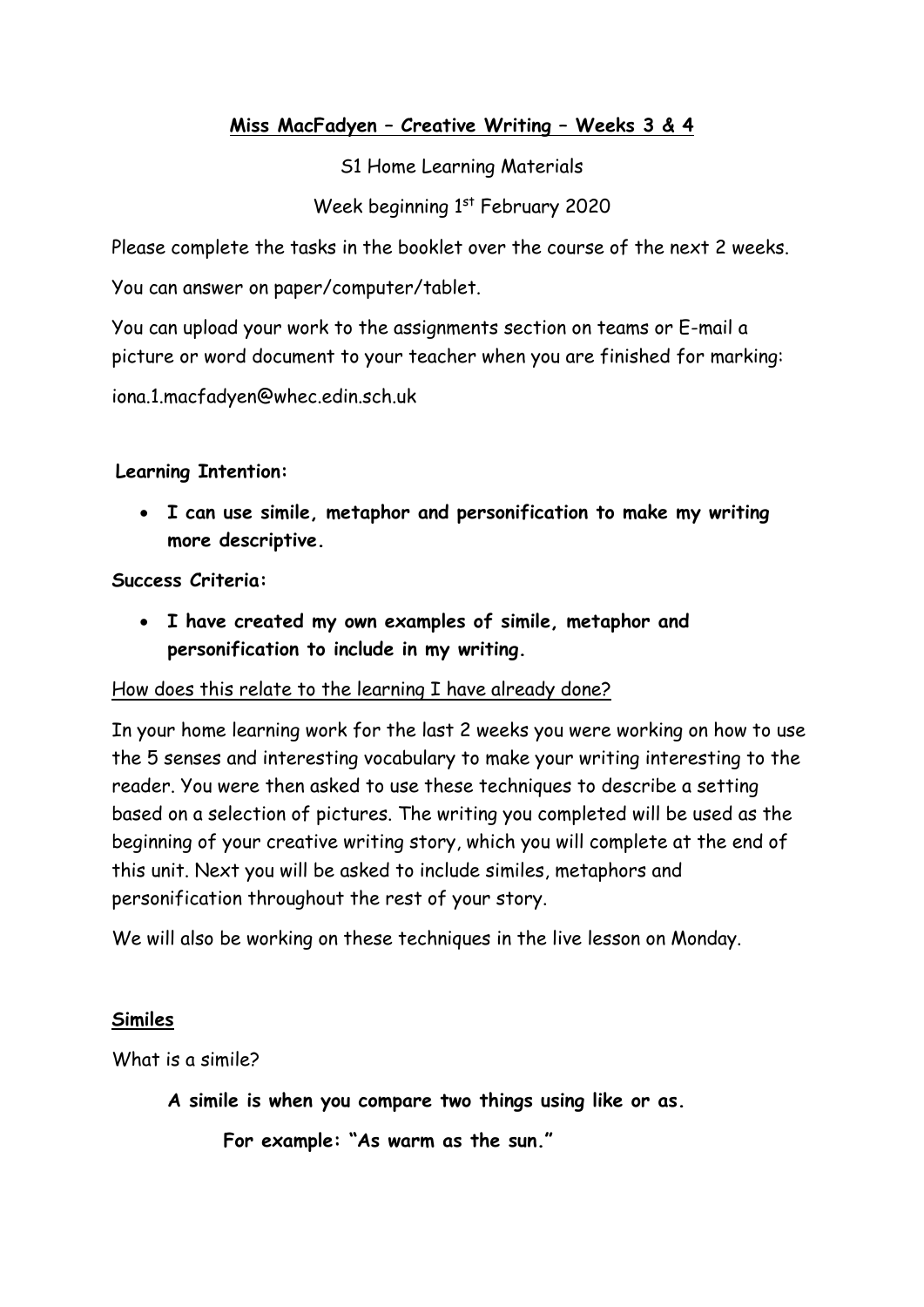### **Task 1:**

What do these similes make you think of?

- 1. Watching the show was like watching grass grow.
- 2. Your explanation is as clear as mud.
- 3. Paul carried his science project to school like he was transporting explosive glass.

#### **Task 2:**

Complete these sentences in your book using the words underneath to create a simile.

- 1. The girl was............................... like a leaf.
- 2. The boy …………………. like a log.
- 3. The children crept as ………………………. as mice.
- 4. The icicle shone like the …………

quietly shaking slept sun

#### **Task 3:**

Complete the similes below, trying to make your answers as interesting as possible. The first one has been done for you.

#### Setting up Similes

- as hot as a dragon's kiss
- as cold as \_\_\_\_\_\_\_\_\_\_\_\_\_\_\_\_\_\_\_\_\_\_\_\_\_\_\_\_\_\_
- as thin as \_\_\_\_\_\_\_\_\_\_\_\_\_\_\_\_\_\_\_\_\_\_\_\_\_\_\_\_\_\_\_
- happiness is like \_\_\_\_\_\_\_\_\_\_\_\_\_\_\_\_\_\_\_\_\_\_\_\_\_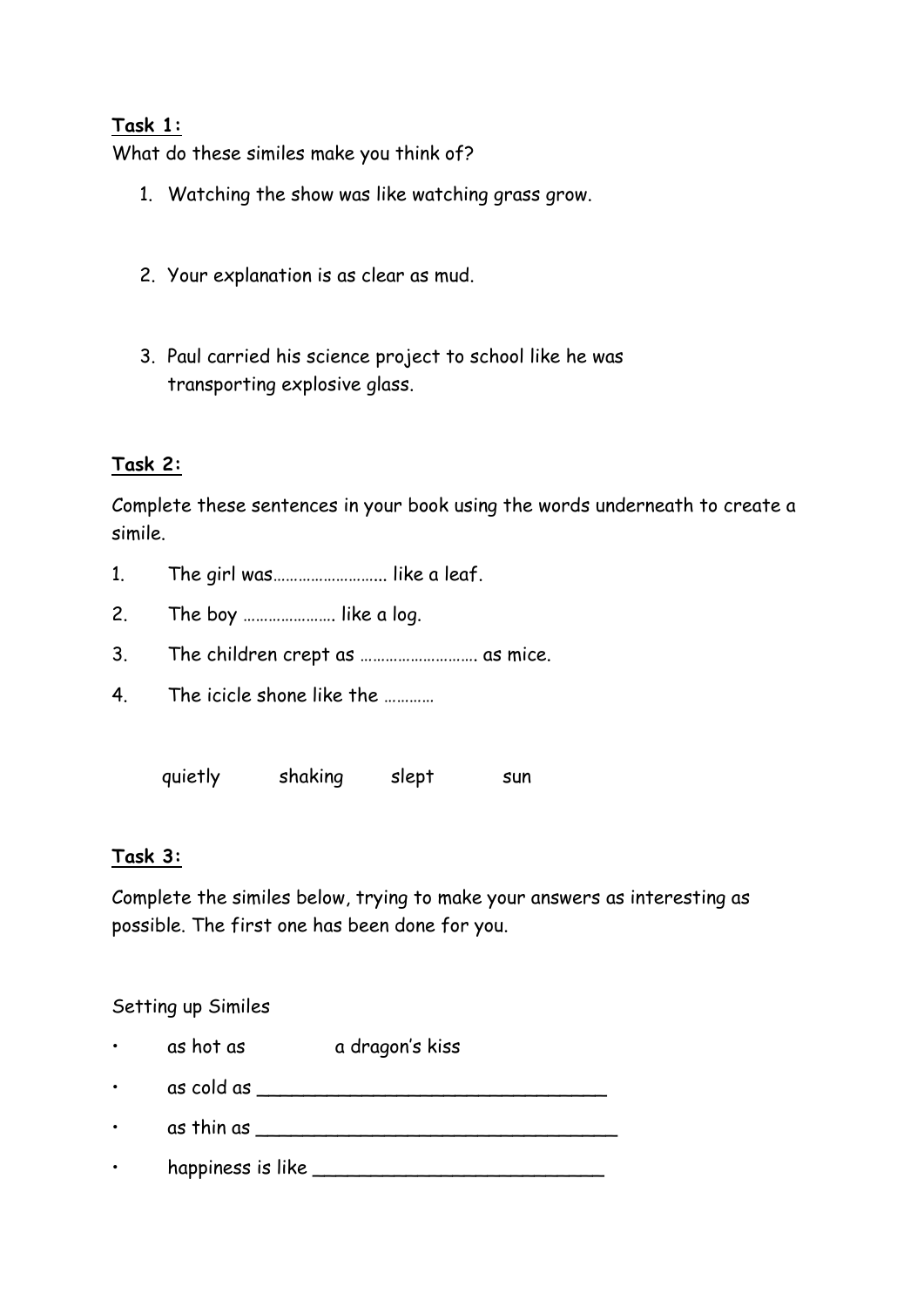- as bright as \_\_\_\_\_\_\_\_\_\_\_\_\_\_\_\_\_\_\_\_\_\_\_\_\_\_\_\_\_
- hunger is like a  $\blacksquare$

#### **Metaphors**

**What is a metaphor?**

### **Comparing things by saying something is the other.**

E.g. Life is a journey. Her eyes were still, blue pools.

### **Not example of metaphor:**

The moon is round and yellow tonight.

Sixteen people were in the room.

Your grandparents are older than your parents.

(These sentences use is/are but they do not compare one thing to something else. A metaphor must compare to things.)

## **Task 4:**

**Watch the below video clip explaining metaphors and how they are different to similes:**

#### **[Metaphors BBC Bitesize](https://www.bbc.co.uk/bitesize/topics/z4jf6g8/articles/zntjqp3)**

## **Task 5:**

## **Task Creating Magnificent Metaphors:**

Fill in the blanks to complete the following metaphors.

- a. He is a  $\frac{1}{2}$  panther  $\frac{1}{2}$  (animal)
- b. She is a \_\_\_\_\_\_\_\_\_\_\_\_\_\_\_\_\_\_\_\_\_\_\_\_\_\_ (insect)
- c. He is a \_\_\_\_\_\_\_\_\_\_\_\_\_\_\_\_\_\_\_\_\_ (transportation to show he is fast)
- d. She is a  $(Weather)$
- e. He is a \_\_\_\_\_\_\_\_\_\_\_\_\_\_\_\_\_\_\_\_\_\_\_\_\_\_\_\_ (plant)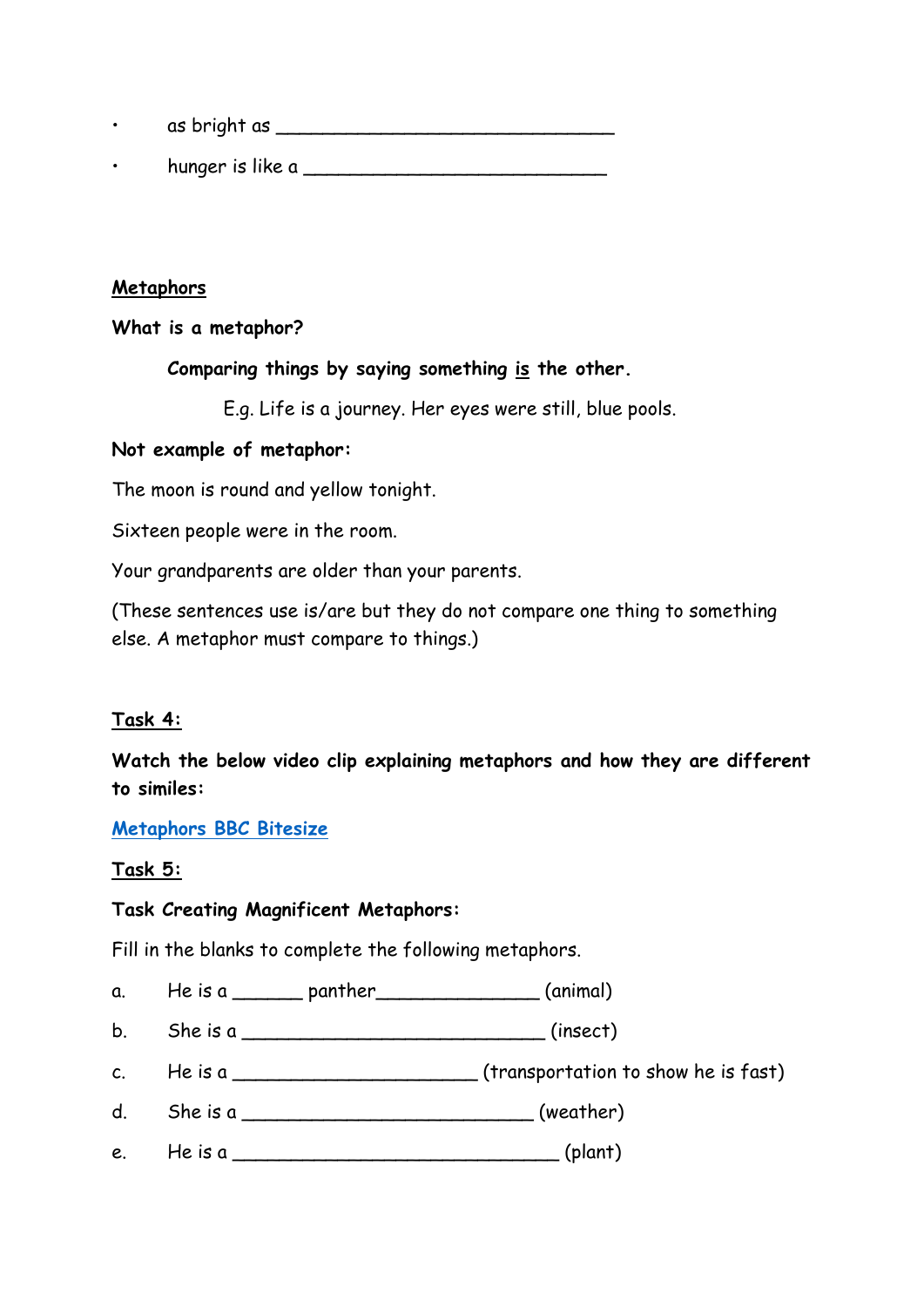f. She is \_\_\_\_\_\_\_\_\_\_\_\_\_\_\_\_\_\_\_\_\_\_\_\_\_\_\_\_ (colour)

### **Task 6:**

Identify whether the following are similes or metaphors. Beside each, write "S" for simile or "M" for metaphor. (Careful, some are neither!)

- 1. The traffic is murder.
- 2. She ran like the wind.
- 3. I'm light as a feather.
- 4. Louise is the apple of her mother's eye.
- 5. Her eyes are as blue as the ocean.
- 6. Tom is silly.
- 7. Your room is a pig-sty!
- 8. Your beauty shines like the sun.
- 9. James was cool as a cucumber.
- 10. My eyes are blue.
- 11. Love is blind.

#### **Personification**

**Definition:** Personification is giving human abilities and qualities to non-human objects.

#### **Example:**

- The printer ate the paper.
- The headlights blinked in the darkness.
- The sun smiled brightly all day.
- Leaves danced in the breeze.

#### **Non-example:**

- I closed the door quietly.
- I was waiting for Friday to end.
- The books were on the desk.



**Task 7:**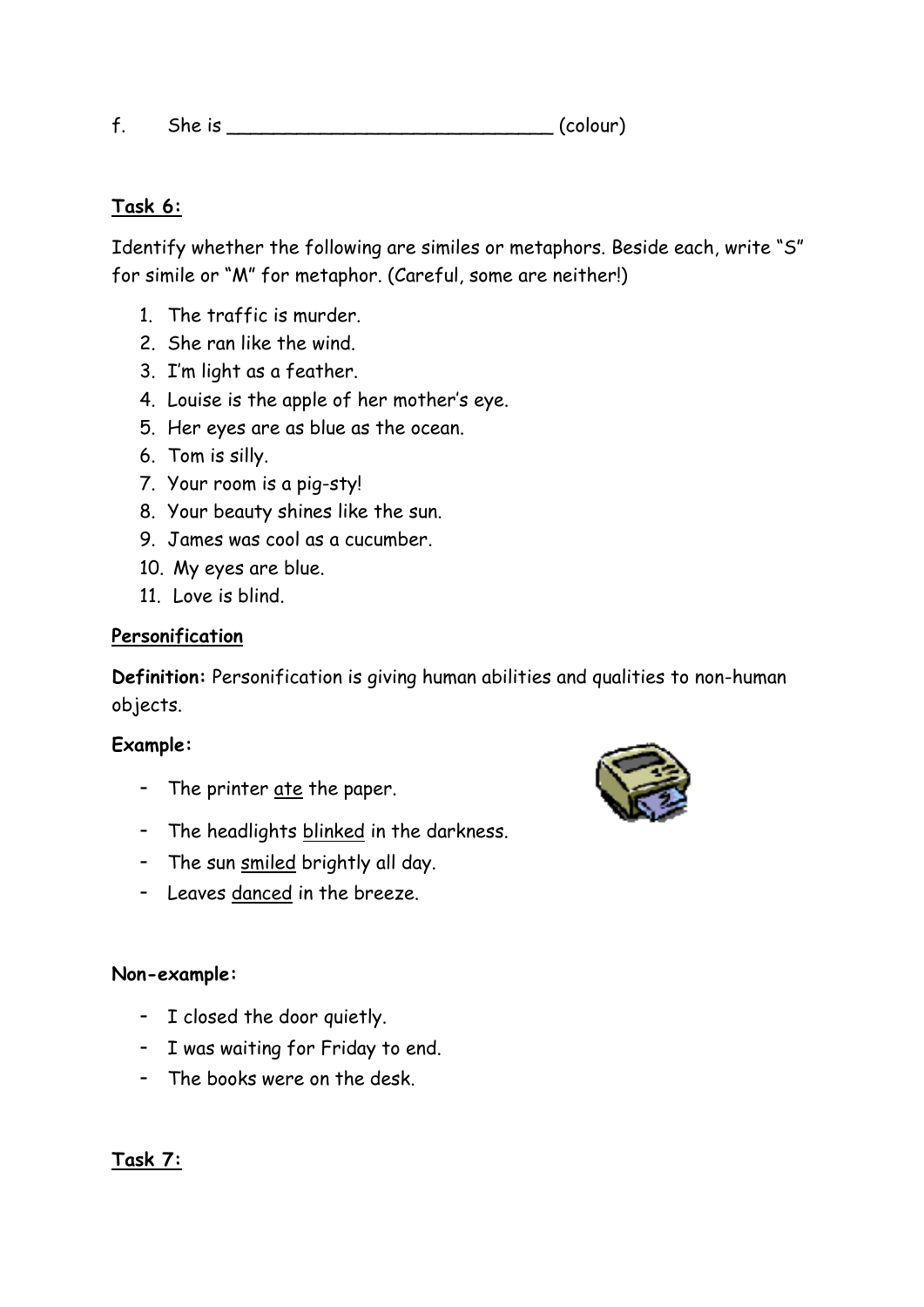Watch the following video clip about personification: [Personification BBC bitesize.](https://www.bbc.co.uk/bitesize/topics/z4jf6g8/articles/zfn2mfr)

# **Task 8:**

Beside each sentence write either **yes** or **no** to show whether it is an example of personification or not.

- A) The storm clouds chased the girl all the way home.
- B) The plants leaved sighed in the dark corner of the room.
- C) The snow softly fell to the ground.
- D) The daises danced in the breeze.
- E) The boy screeched with laughter.
- F) The car's engine roared.
- G) The old chair groaned as she took a seat.

\_\_\_\_\_\_\_\_\_\_\_\_\_\_\_\_\_\_\_\_\_\_\_\_\_\_\_\_\_\_\_\_\_\_\_\_\_\_

## **Task 9:**

Look at the words/items below. Try to give each one a quality of a human and write a sentence.

A) The wind

- B) Alarm Clock
- C) The Moon
- D) The Sea (you could think about the waves/the tide also)

\_\_\_\_\_\_\_\_\_\_\_\_\_\_\_\_\_\_\_\_\_\_\_\_\_\_\_\_\_\_\_\_\_\_\_\_\_

## **Task 10: Simile/Metaphor or personification**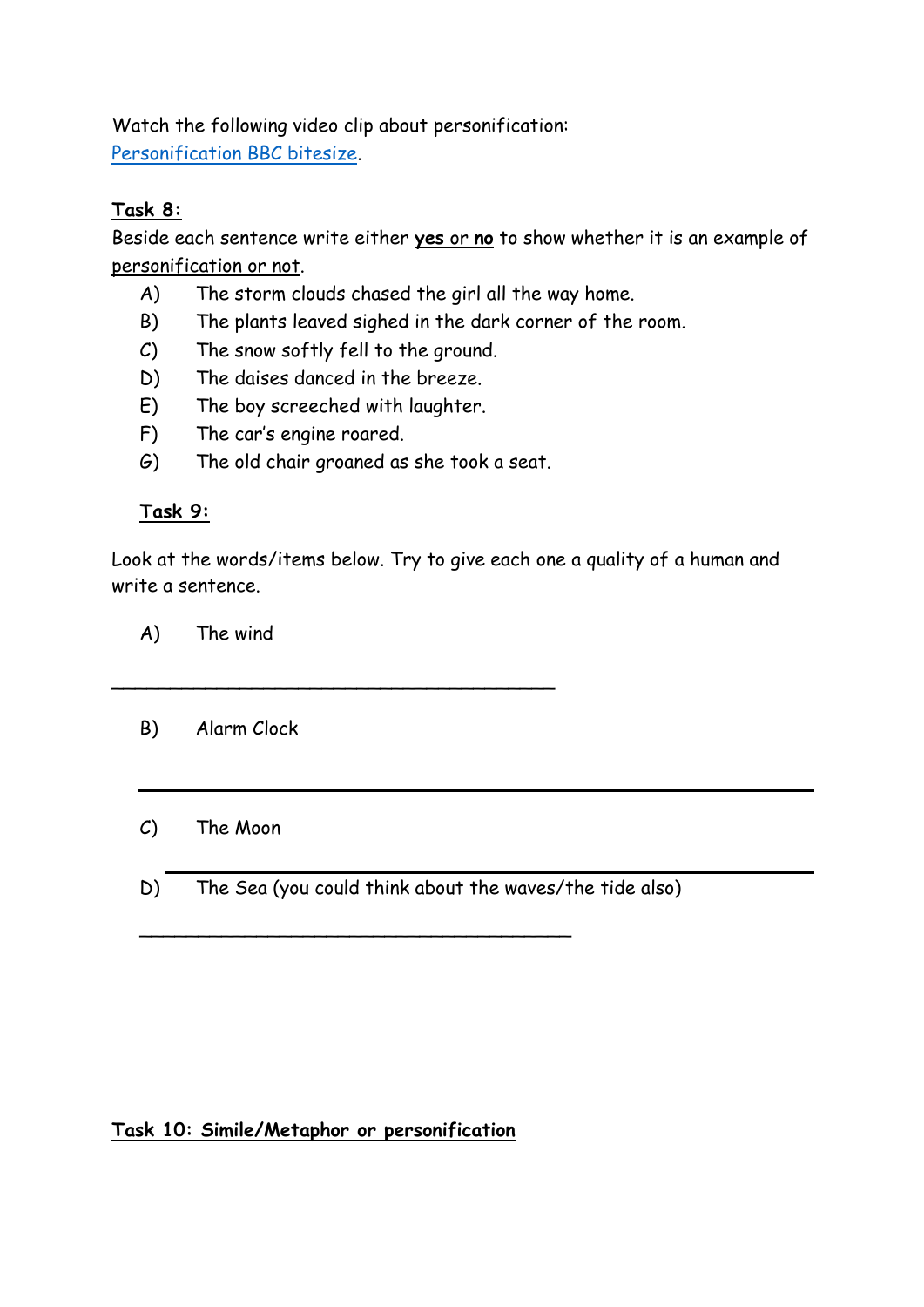For each of the below examples, write whether it is a simile, metaphor or personification. (clue – like or as means a simile)

- 1. I wandered as lonely as a cloud.
- 2. Education is your passport to a good job.
- 3. The moon's a balloon.
- 4. The moon's like a balloon.
- 5. His eyes shone like diamonds.
- 6. The sea is a mirror to the clouds.
- 7. Darkness is a swallowed night.
- 8. Darkness is like a painted day.
- 9. The wind was a whip.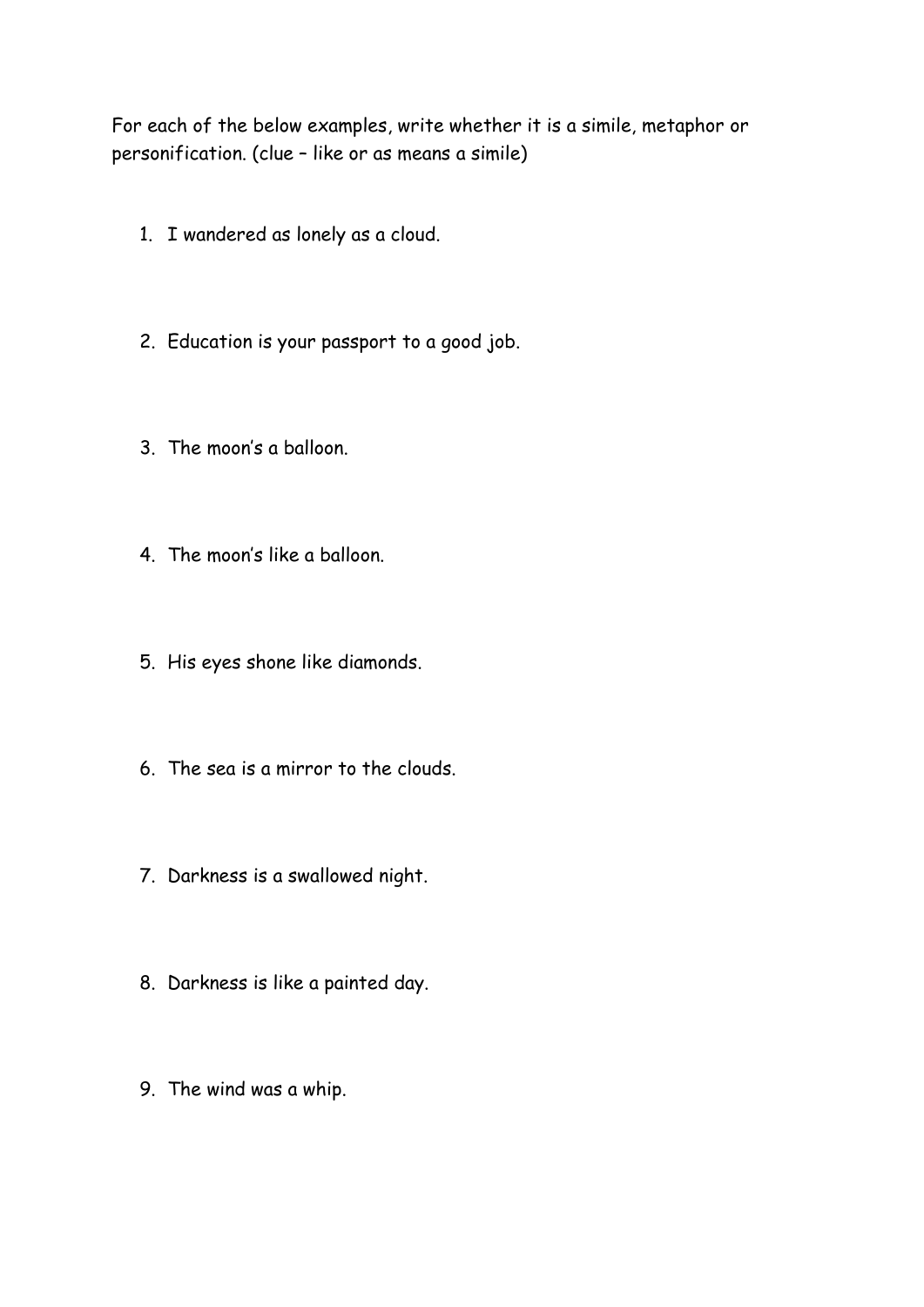- 10. The truck flew down the highway.
- 11. His ears pop like champagne corks.

#### **Task 11: Show don't tell**

When we are completing creative writing we want to make sure we "show don't tell". This means that our reader should be able to work things out for themselves, for example the setting, without us having to tell them.

For example, instead of saying "the sun was hot." You could write:

*"The blazing sun was beating down on the gravel. The heat was so intense the tar was beginning to turn to liquid, oozing and dribbling all over the road."*

- A) Write a short description which shows each of the below statements without stating:
- The man was happy
- The weather was cold
- The crowd were loud

#### **Task 12: Improving your writing**

Last time, you were asked to write a 3 paragraph description of one of the settings below. You were then asked to begin writing a story that takes place in this setting.

Your last task this week is to complete writing your story.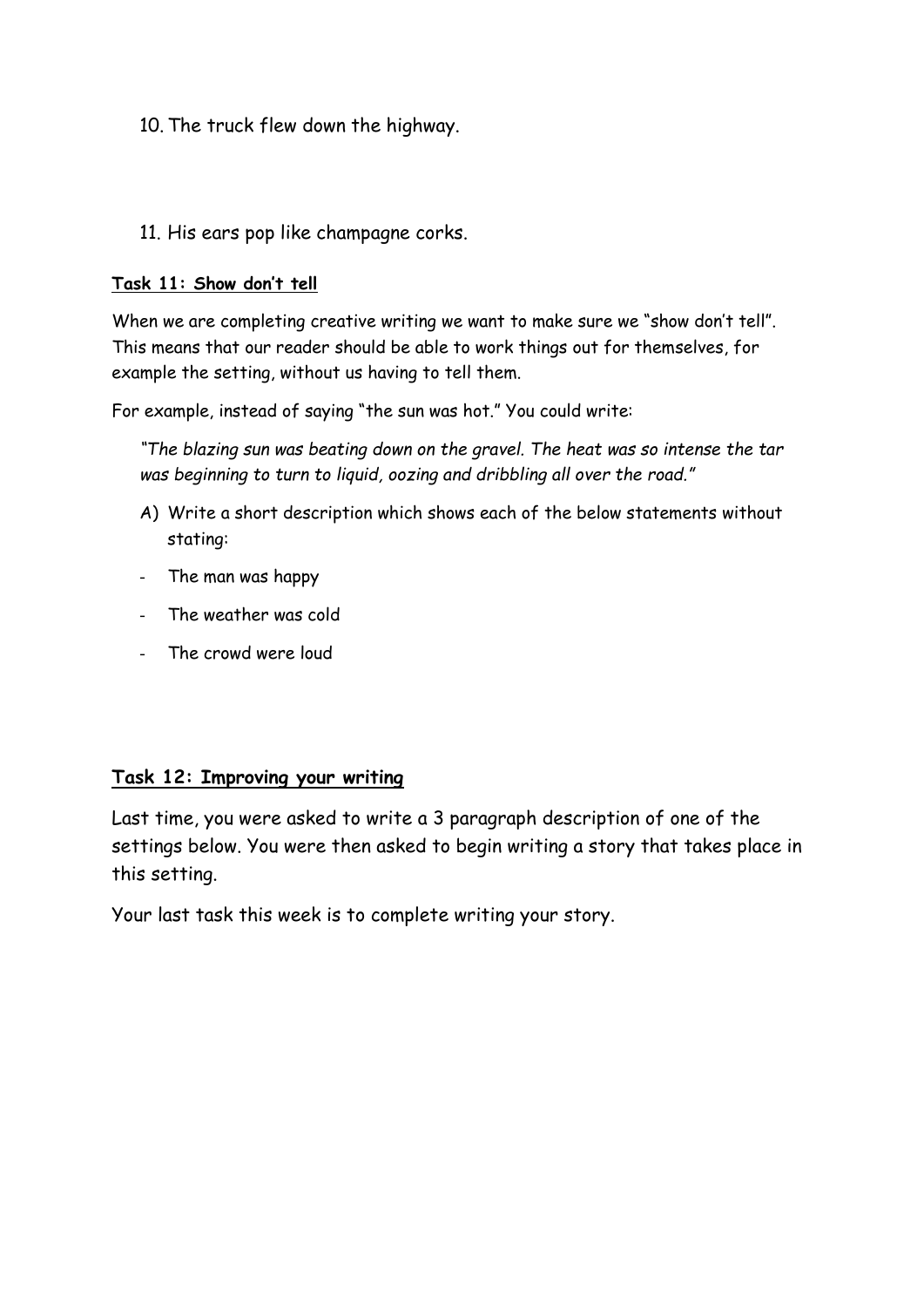These images should look familiar to you: